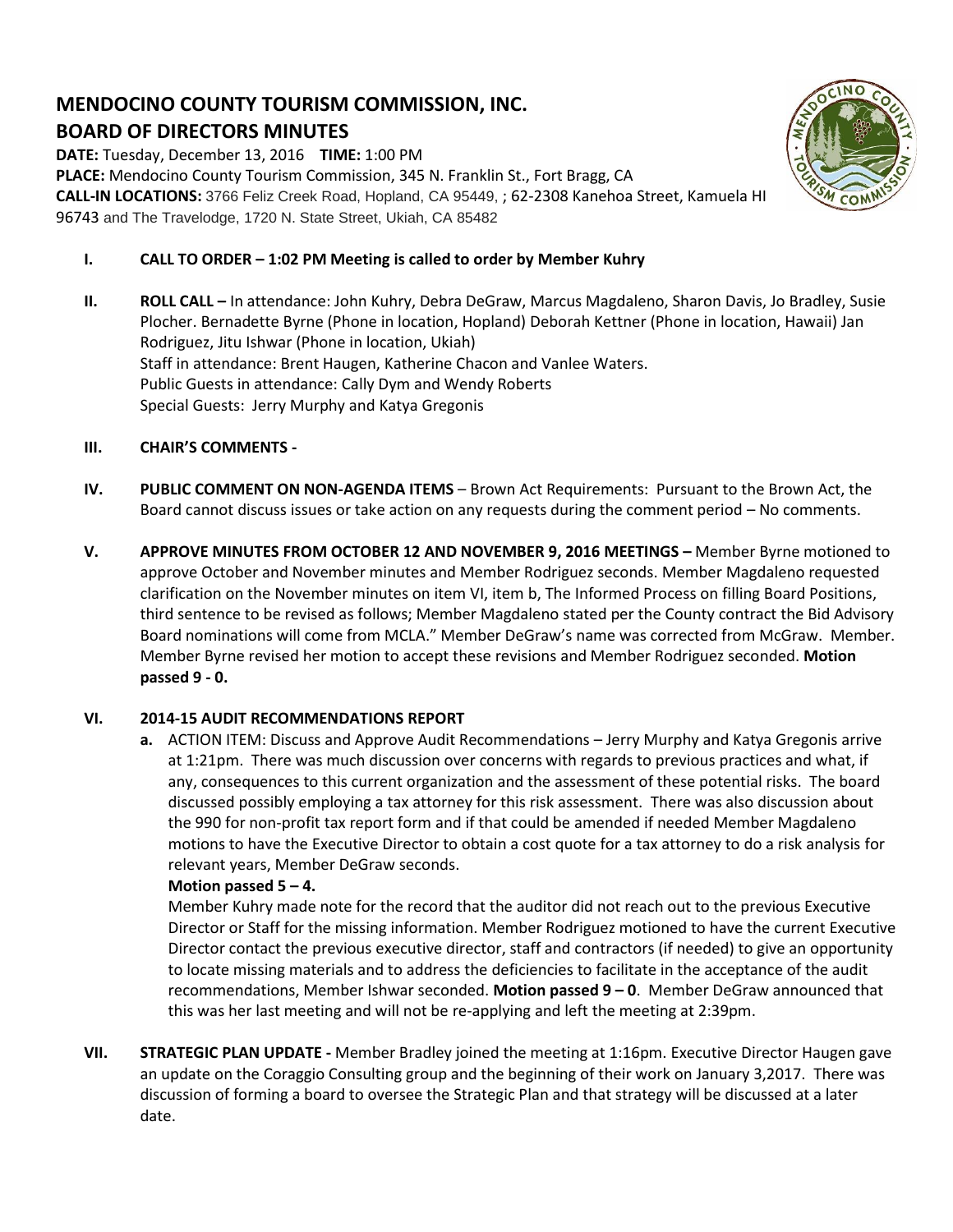**VIII. QUARTERLY REPORT –** Executive Director Haugen gave an update on the quarterly report. Digital Marketing ramped up in September. Cooperative Advertising has been successful. Member Davis motioned to accept and Member Plocher seconds. **Motion passed 10 - 0.**

## **IX. CANNABIS ACTION PLAN**

**a.** ACTION ITEM**:** Review, Discuss and Approve Proposed Action Plan - Executive Director Haugen presented a cannabis action plan and sample ballot. Proposal included a majority approval of 80% or more from all stakeholders (Lodging and the BOS). The public relations funds varied from 2% to 6% of the fiscal year's budget. Member Magdaleno motioned to accept the cannabis action plan and Member Davis seconded. Discussion opened with reference to education of Proposition 64 being a necessary component for buy in. There was much conversation about a hosting a public educational forum and it was determined that the Marketing, Sales and Communication Summit to be held on January 9<sup>th</sup> would be the perfect opportunity. Member Magdaleno withdrew his motion to accept this action plan.

# **X. BOARD UPDATES**

- a. Mendocino County Progress on Filling MCTC Board Seats There was discussion about the open seats and talk about postponing the January Board of Directors meeting until the At Large Coastal and Food/Beverage seats are filled. Application deadline is the end of December. An appeal went out for qualified applicants to be encouraged to apply as this is the third round to gain applicants. Member Magdaleno requested to have the organizational chair to contact this board early to facilitate the movement of these appointments. Nominations are collected by the County and submitted to both the MCLA and the MCTC boards.
- b. BID Advisory Board Update Bid Advisory Board is a five (5) member board and is working on the formatting of the budget categories and clarification and flexibility of the sub categories. Also on the Bid Advisory report is the topic of RV and camping to be included in the TOT and bid revenue and should be a potential agenda item.
- c. ACTION ITEM: Joint MCTC Board & BID Advisory Board Meeting (including Brown Act Training) Executive Director Haugen brought up organizing a retreat to include The Brown Act training for new board members and suggested the end of January as a timeframe. Member Kuhry recommended a Doodle poll. This action item has been tabled until further notice.

## **XI. FINANCE COMMITTEE UPDATE**

- a. ACTION ITEM: Approve October Financials Member Magdaleno gave an update on the finance Committee including the approval of both October and November Statements and how all items are under budget. There was some discussion about the utilities and postage accounts. Member Davis motions to approve the financials and Member Plocher seconds. **Motion Passed 8-0.**
- **b.** ACTION ITEM: Review and Approve Capitalization Policy Member Magdaleno commented that the Capitalization Policy was needed and good to have in place. Member Davis motions to approve and Member Plocher seconds. **Motion Passed 8-0.**

# **XII. MARKETING COMMITTEE UPDATE**

- **a.** ACTION ITEM: Recommended Marketing Agency Finalists Member Seward left the meeting at 3:36pm. The RFP was sent out to 20 different agencies and 7 proposals were received and reviewed. The Marketing Committee recommended and invited the following to presentations in Ukiah, January 4<sup>th</sup>, and 5<sup>th</sup>; Theory SF, Circlepoint, Mental Marketing and Mortar. Member Davis motions to accept the recommendations and Member Bradly seconds. **Motion Passed 8-0.**
- **b.** ACTION ITEM: Review and Approve Family Travel with Coleen Kelly Proposal This is a Marketing Committee recommended action item. This program will be aired on PBS and offers a very broad reach for the next 2 years through the US and will target our ideal audience. There was some discussion about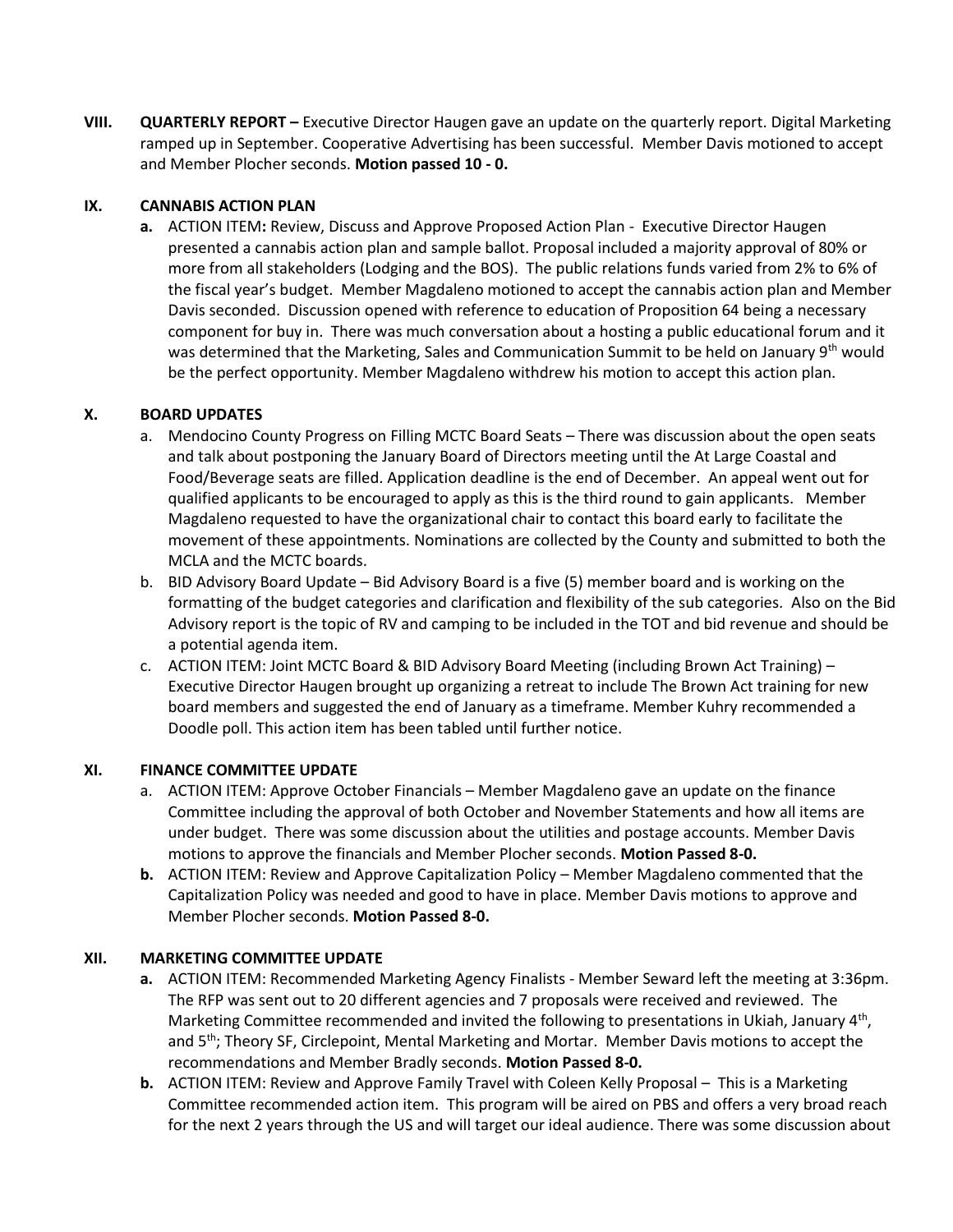cost and timeline of payments as well as filming and final product dates. There was a call to vote and **Motion passed 5-2.** Member Rodriguez did not respond and appeared to be absent.

c. Marketing, Sales and Communication Summit Update – Executive Director Haugen presented a sample questionnaire/survey to the board for review. The Board would like to have an educational forum during the Marketing, Sales and Communication Summit prior to the questionnaire/survey being sent out to stakeholders. Executive Director Haugen stated that he will incorporate the cannabis education forum into the Summit.

## **XIII. PERSONNEL COMMITTEE REPORT**

- **a.** Closed Session Report Executive Director Haugen's bonus structure was discussed and the personnel committee has recommended adopting the bonus criteria and that it be reviewed annually. Member Magdaleno motions to approve and Member Bradly seconds. **Motion passed 7-0**.
- **b.** Update on Richard Strom Richard Strom toggles his work between MCTC and NCTC. This has always been a grey area. Mr. Strom has indicated he would like to continue to work for both entities and would like to become an independent contractor beginning January 1, 2017. Personnel Committee has reviewed, discussed and supports these changes.

#### **XIV. FESTIVAL COMMITTEE UPDATE**

**a.** None at this time

## **XV. VISITOR SERVICES COMMITTEE UPDATE**

- a. Visitor Services Update Member Magdaleno gave an update concerning visitor information, stocking, signage, video displays and signs on highway 128. Electric Kiosks is a no go.
- **b.** Santa Rosa Sales Mission for 2017 Committee is researching companies in the area. There was discussion on selling our destination for retreats, meetings and team building and more information is forthcoming.
- **c.** ACTION ITEM: Mendocino County Employee Incentive Program Plan 2017-18 This program was developed in 16/17 and will be implemented in 17/18 and is designed offer lodging discounts to employees and family members. There were discussions pertaining to a name change of the program and name change will be forthcoming. Member Magdaleno motions to approve program, Member Bradley seconds. **Motion passed 7-0**.

#### **XVI. BUDGET REQUEST TO BOARD**

- **a.** ACTION ITEM: Approval for holiday gifts for VMC Team and Staff Discussion occurred about a budget for holiday gifts for the VCM Team and Staff. Member Davis motioned to approve and Member Bradley Seconds. **Motion passed 6-0**.
- **XVII.** Ukiah on Ice Update Sponsorship and complementary tickets were given to Ukiah lodging and a skate and stay program was implemented.

## **XVIII. FUTURE AGENDA ITEMS**

- a. ADVENTURE PASS DISCUSSION
- *b.* RESERVATION SYSTEMS FOR VISITMENDOCINO.COM
- *c.* STAFF POSITION DESCRIPTIONS
- *d.* CAMP GROUNDS MEMBERSHIP AND TOT
- *e.* VRBO